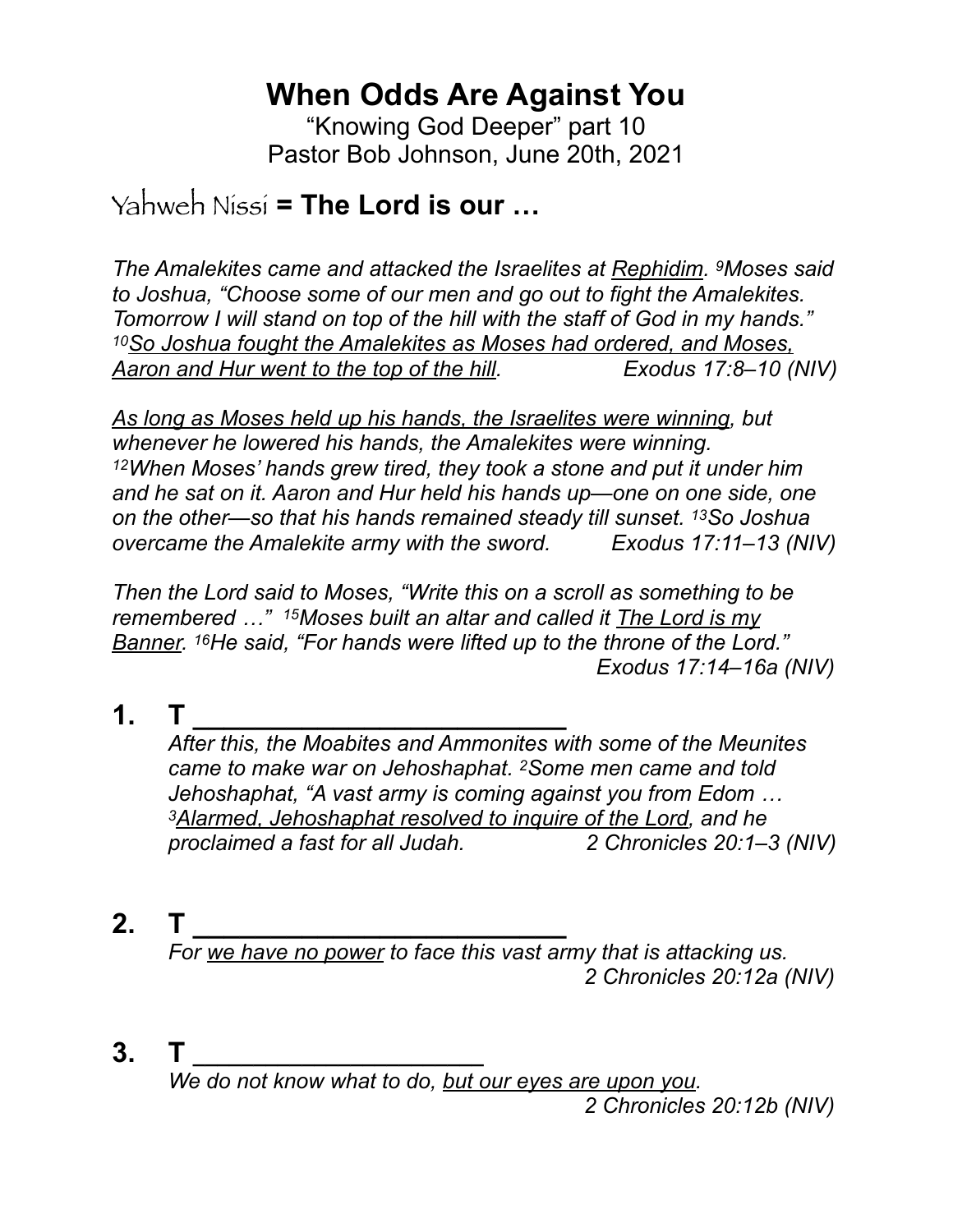## **How To Pray When The Odds Are Against You**

#### • **Re** …

*Then Jehoshaphat stood up in the assembly of Judah and Jerusalem at the temple of the Lord in the front of the new courtyard 6and said: "O Lord, God of our fathers, are you not the God who is in heaven? You rule over all the kingdoms of the nations. Power and might are in your hand, and no one can withstand you." 2 Chronicles 20:5-6 (NIV)*

#### • **Re** …

*O our God, did you not drive out the inhabitants of this land before your people Israel … 2 Chronicles 20:7 (NIV)*

#### • **Re** …

*O our God, will you not judge them? For we have no power to face this vast army that is attacking us. We do not know what to do, but our eyes are upon you. 2 Chronicles 20:12 (NIV)*

#### **4. T \_\_\_\_\_\_\_\_\_\_\_\_\_\_\_\_\_\_\_\_\_\_\_\_**

*After consulting the people, Jehoshaphat appointed men to sing to the Lord and to praise him for the splendor of his holiness … saying: "Give thanks to the Lord, for his love endures forever."*

 *2 Chronicles 20:21 (NIV)*

*As they began to sing and praise, the Lord set ambushes against the men of Ammon and Moab and Mount Seir who were invading Judah, and they were defeated. 2 Chronicles 20:22 (NIV)*

*The fear of God came upon all the kingdoms of the countries when they heard how the Lord had fought against the enemies of Israel. 30And the kingdom of Jehoshaphat was at peace, for his God had given him rest on every side. 2 Chronicles 20:29–30 (NIV)*

**For a free audio or video copy of this message go to GracePointSD.com or search "Grace Point Church San Diego" on your Podcast App**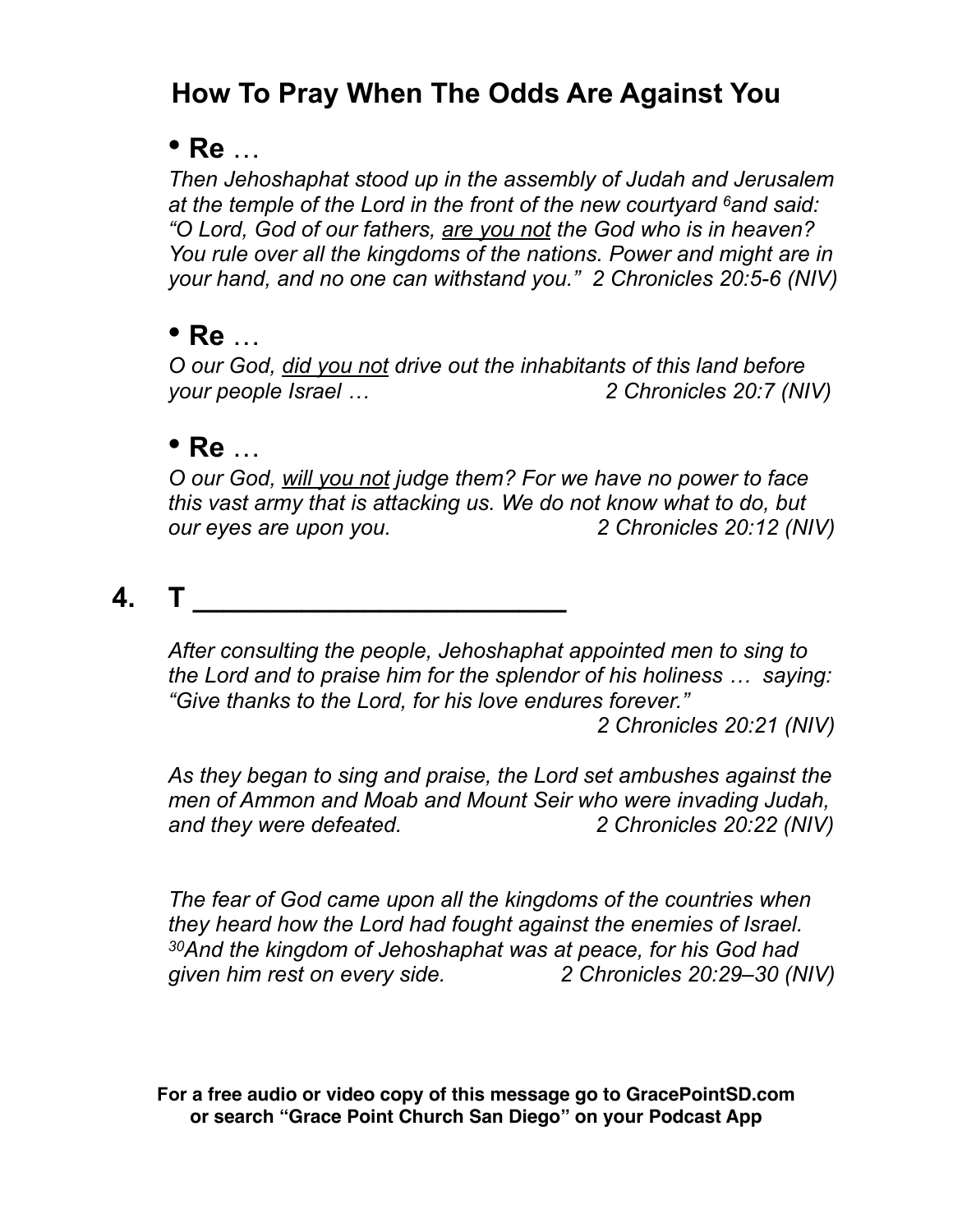### **This Week's GPC Discussion Guide:**

Welcome to the last week of our 10 week study and discussion based on our current Sunday series at GPC called, "Knowing God Deeper".

Each week we have reflected on one of the names of God found in the Old Testament. Each of these names are windows into an aspect of God's character.

The more we understand God's character, the deeper we can know God personally, increase our trust in Him and experience His peace.

It is our prayer at GPC for our Sundays and small groups to provide the encouragement we all need to support each other as we desire to grow closer to God and build authentic friendships.

Each week, we have been using the same set of questions as we focussed in on the ten different names of God that have been the focus of this series.

## **Getting Started …**

In the last seven days or so, what has encouraged you (big or small) that we can rejoice with you over? … and / or …

What has challenged you, stretched you, possibly brought some discouragement your way (big or small) … that we can offer our support and prayers for each other?

### **Quick Review …**

In this week's description of God, we reflected on how our God is Yahweh Nissi which means "The Lord is Our Banner".

From the passages and insights that were shared on Sunday, was there anything you heard for the first time or that caught your attention, challenged you, encouraged you, or stretched your thinking?